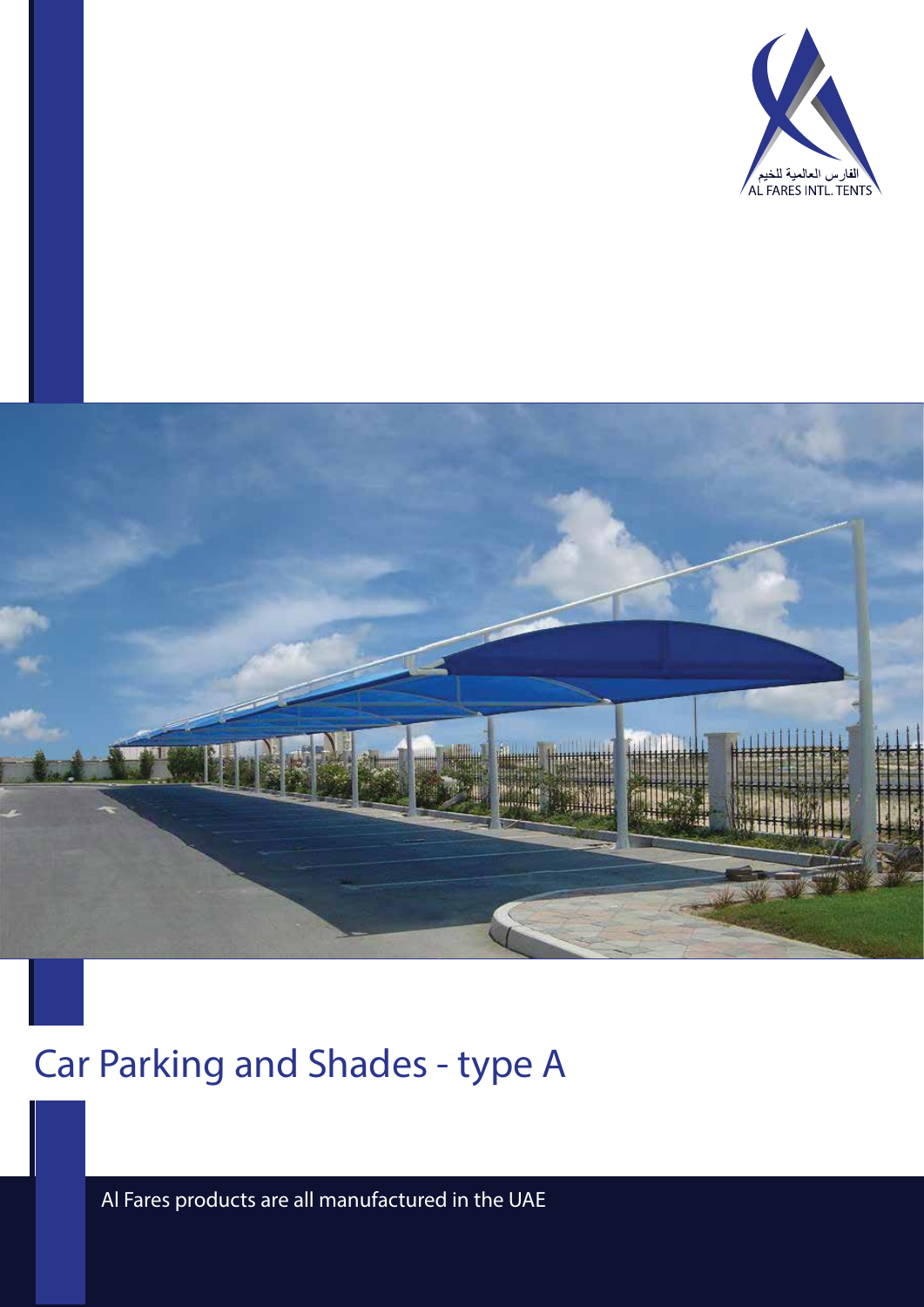### Type A



**Al Fares International Tents** provides structures for car parking and shades made from high grade steel designed and manufactured as per the international codes.

Our Professional team has the ability to install all types of structures and designs as per the customer's requirements.

Professionalism is our main guide to reach to the expected standardized quality of the product that's why our products are mainly designed to withstand all weather conditions.

Al Fares Parking and shades will guarantee that our products meet the customer's requirements and the exact standardized measurements of the location for both public and private parking area.

They offer the maximum level of protection from the sun while remaining visually aesthetic.

ا**لفارس العالمية للخيم** تقدم لعملائها هيكل أغطية مواقف السيارات من حديد عالي ً'لجودة حيث أنه مصمم ومُصنع وفقاً لمعايير السلامة الدولية . ا<br>ا

فريق عمل الفارس العالمية للخيم لديه الثقافة الفنية التي تساهم في تنفيذ جميع أنواع<br>-� �ـرين حس العارس العاملية لتحييم منية المصالح المسابق<br>الهياكل والتصاميم وفقاً لذوق ومتطلبات عملائنا .

الاحترافية هي المرشد الرئيسي لدينا للوصول إلى أعلى معايير الجودة المتوقعة من منتجاتنا حيث تخضع لاختبارات دقيقة ضد مختلف عوامل الجو وتقلباته للحصول ع� انتاجية عالية التقنية .

أغطية الفارس العالمية لمواقف السيارات تضمن تقديم مجموعة متنوعة من الاختيارات لعميلنا حسب متطلباته وحسب القياسات المعيارية المحددة لمواقف السيارات العامة والخاصة

نوفر أغطية مواقف السيارات أعلى مستوى للحماية من الشمس ، وفي ذات الوقت � تحتفظ بمظهرها المتناسق .

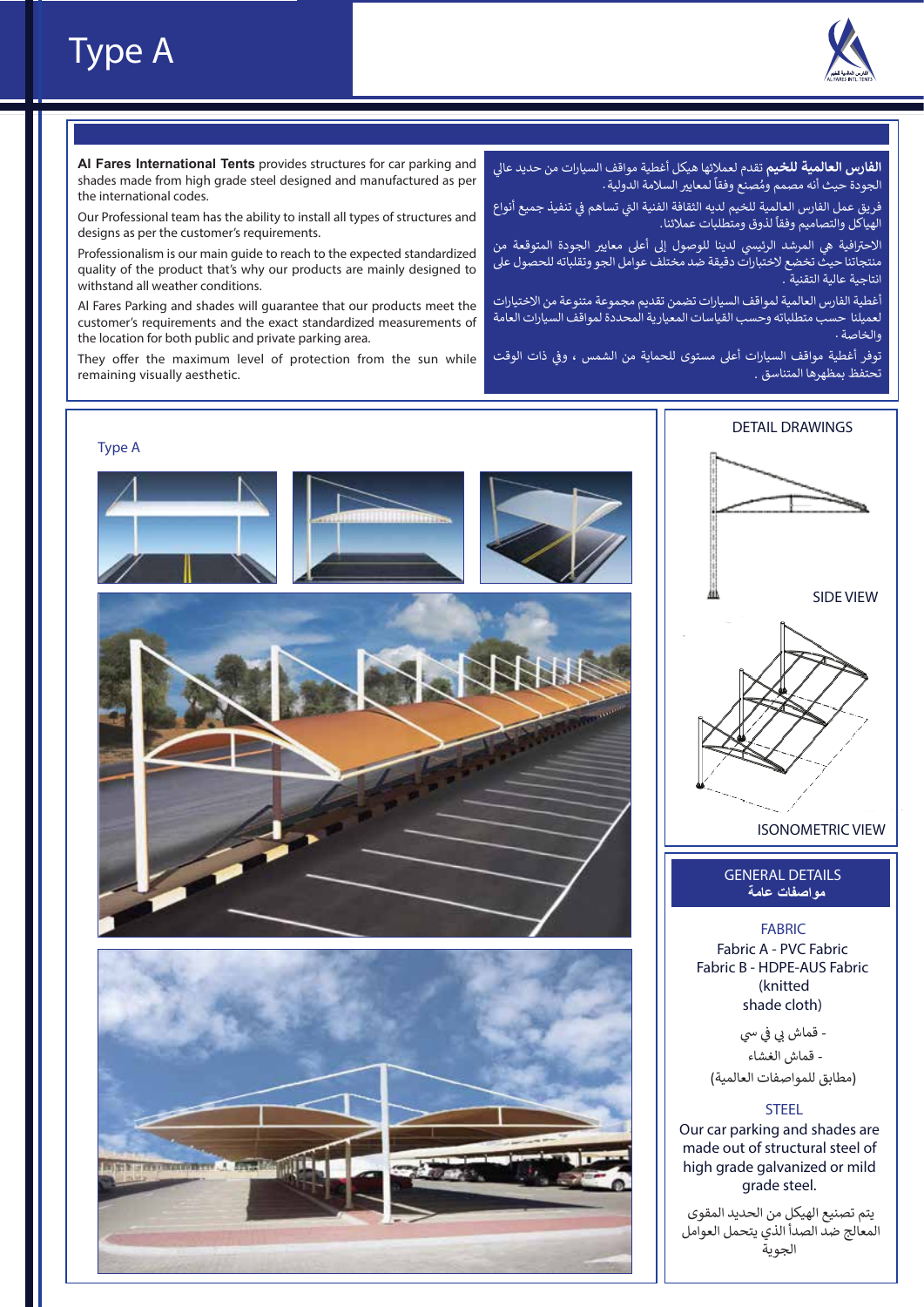



# Car Parking and Shades - type B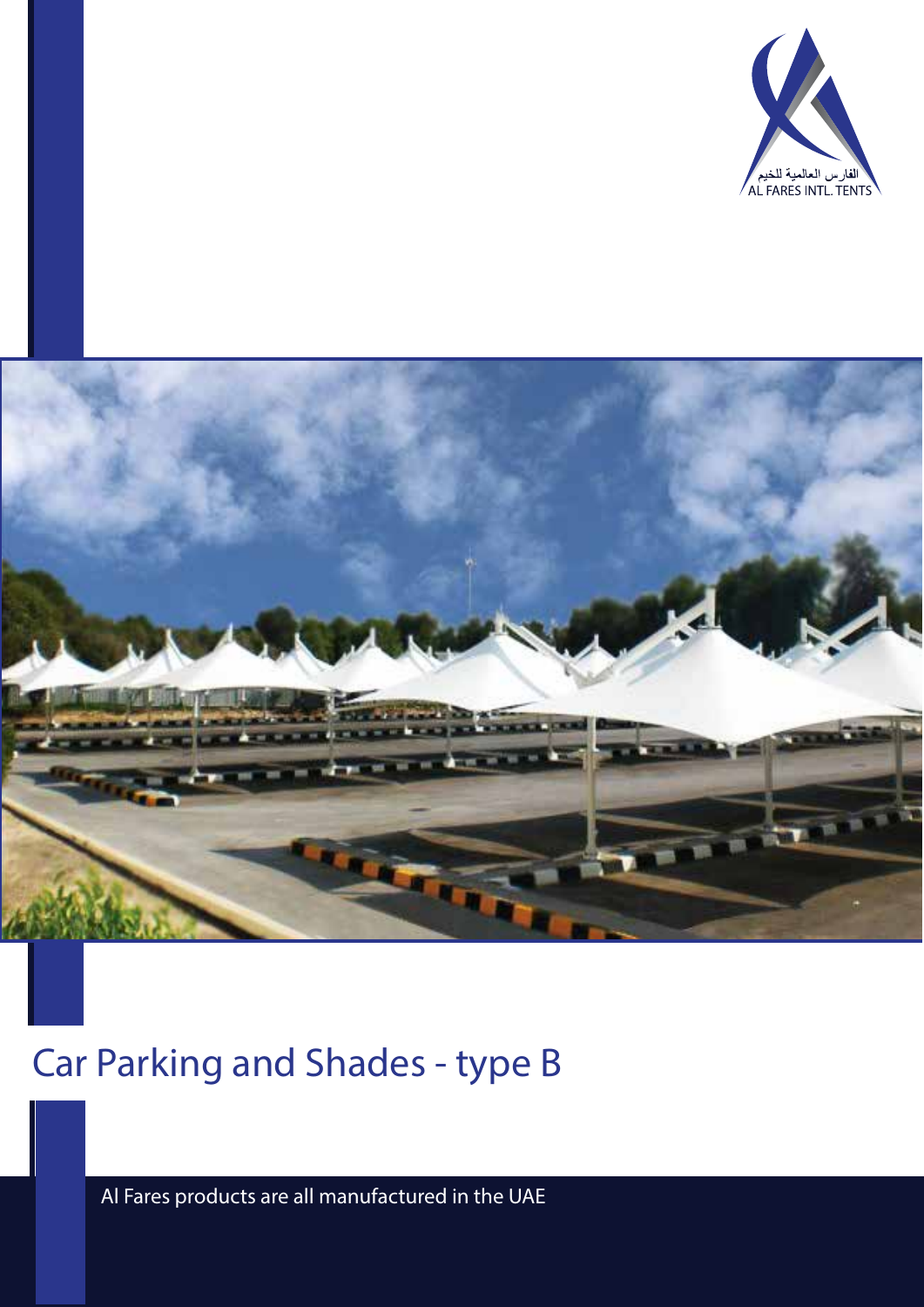### Type B



**Al Fares International Tents** provides structures for car parking and shades made from high grade steel designed and manufactured as per the international codes.

Our Professional team has the ability to install all types of structures and designs as per the customer's requirements.

Professionalism is our main guide to reach to the expected standardized quality of the product that's why our products are mainly designed to withstand all weather conditions.

Al Fares Parking and shades will guarantee that our products meet the customer's requirements and the exact standardized measurements of the location for both public and private parking area.

They offer the maximum level of protection from the sun while remaining visually aesthetic.

ا**لفارس العالمية للخيم** تقدم لعملائها هيكل أغطية مواقف السيارات من حديد عالي ًالجودة حيث أنه مصمم ومُصنع وفقاً لمعايير السلامة الدولية . ُ

فريق عمل الفارس العالمية للخيم لديه الثقافة الفنية التي تساهم في تنفيذ جميع أنواع<br>-� �ـرين حس ،عدرس ،عدسية لتحيم لتعيه منصف .<br>الهياكل والتصاميم وفقاً لذوق ومتطلبات عملائنا .

الاحترافية هي المرشد الرئيسي لدينا للوصول إلى أعلى معايير الجودة المتوقعة من منتجاتنا حيث تخضع لاختبارات دقيقة ضد مختلف عوامل الجو وتقلباته للحصول ع� انتاجية عالية التقنية

أغطية الفارس العالمية لمواقف السيارات تضمن تقديم مجموعة متنوعة من الاختيارات لعميلنا حسب متطلباته وحسب القياسات المعيارية المحددة لمواقف السيارات العامة والخاصة

توفر أغطية مواقف السيارات أعلى مستوى للحماية من الشمس، وفي ذات الوقت � تحتفظ بمظهرها المتناسق .

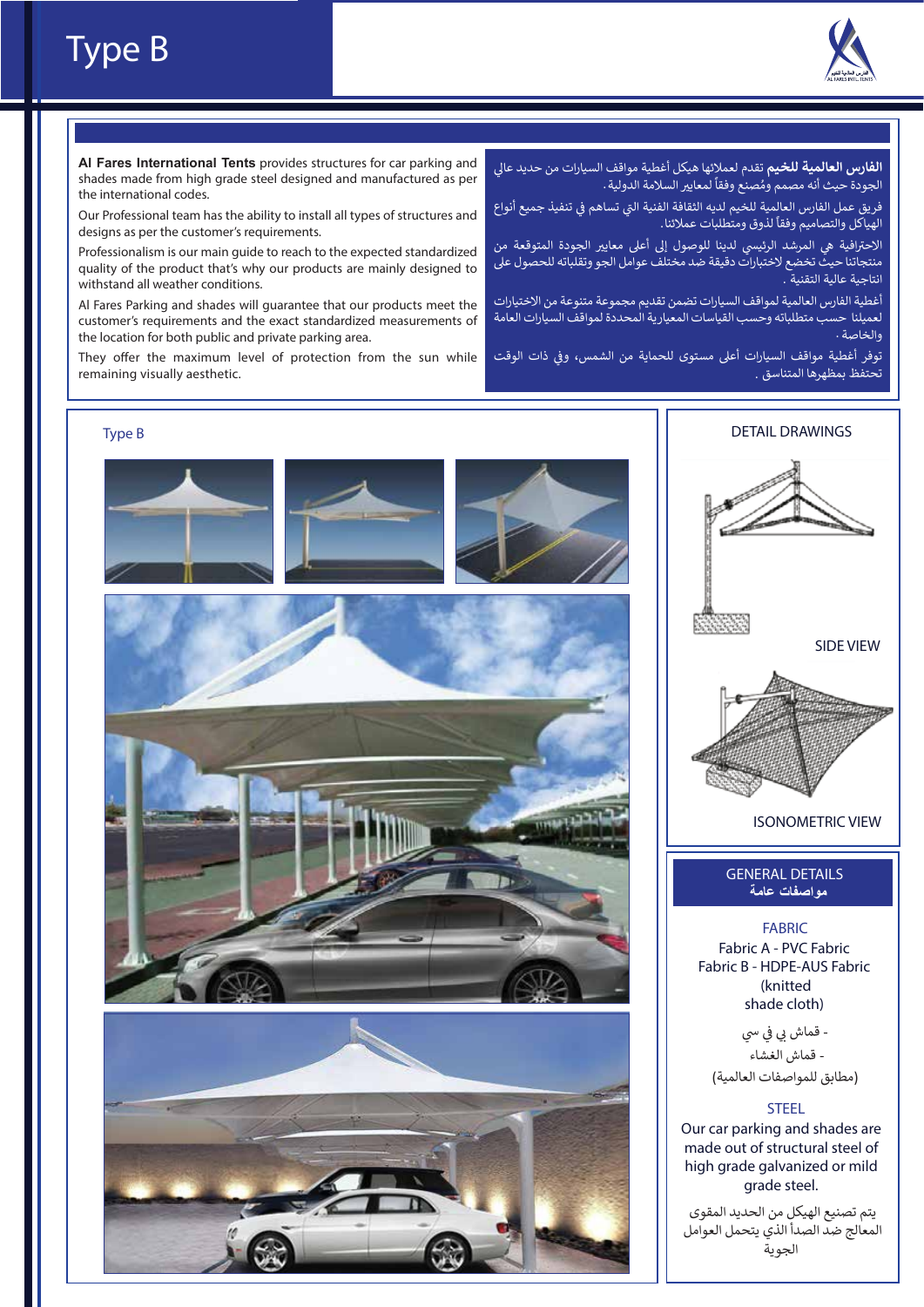



# Car Parking and Shades - type C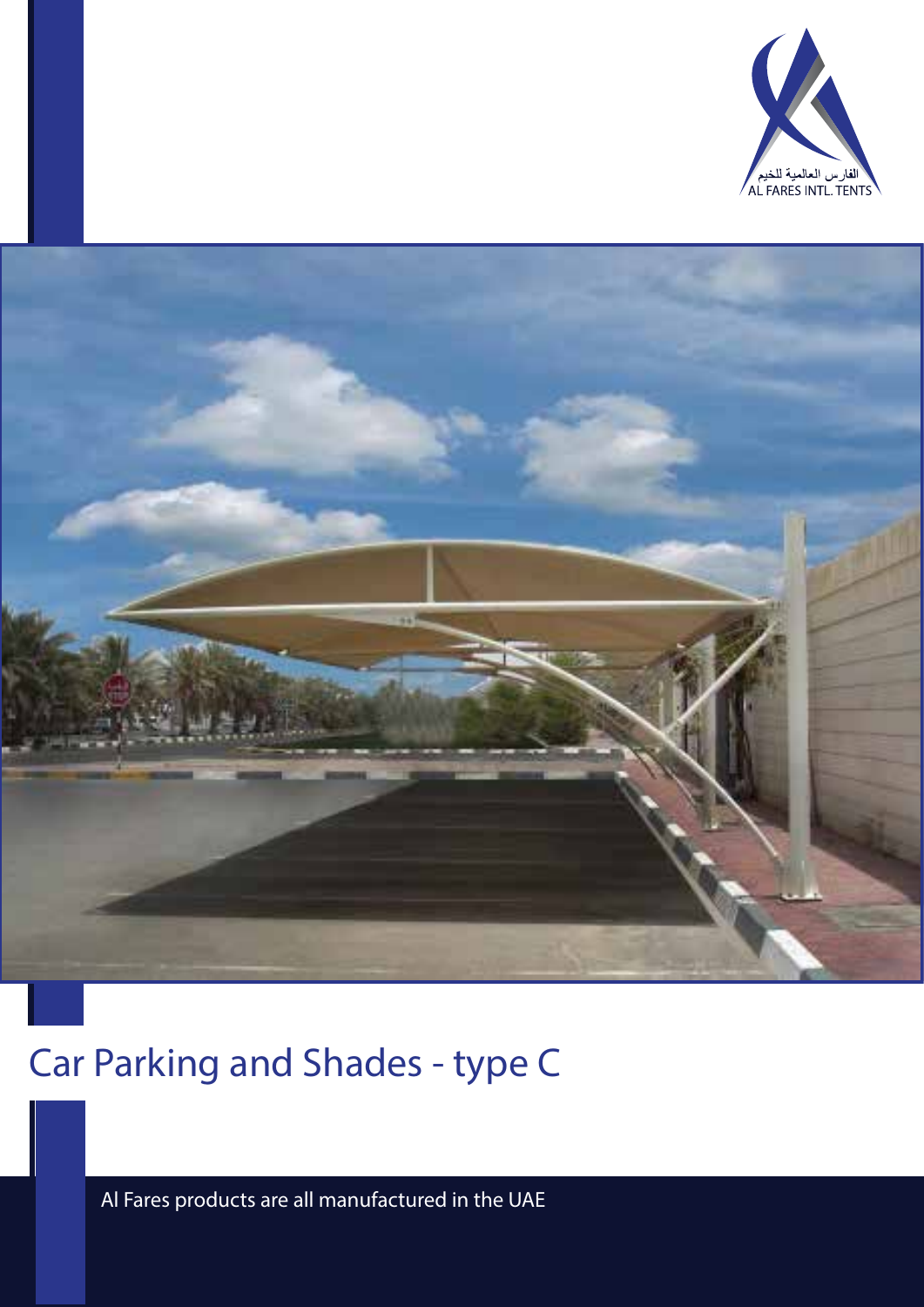

### Type C

**Al Fares International Tents** provides structures for car parking and shades made from high grade steel designed and manufactured as per the international codes.

Our Professional team has the ability to install all types of structures and designs as per the customer's requirements.

Professionalism is our main guide to reach to the expected standardized quality of the product that's why our products are mainly designed to withstand all weather conditions.

Al Fares Parking and shades will guarantee that our products meet the customer's requirements and the exact standardized measurements of the location for both public and private parking area.

They offer the maximum level of protection from the sun while remaining visually aesthetic.

ا**لفارس العالمية للخيم** تقدم لعملائها هيكل أغطية مواقف السيارات من حديد عالي ً'لجودة حيث أنه مصمم ومُصنع وفقاً لمعايير السلامة الدولية . ا<br>ا

فريق عمل الفارس العالمية للخيم لديه الثقافة الفنية التي تساهم في تنفيذ جميع أنواع<br>-� �ـرين حس الدرس العاملية لتحييم منية المصالح المسابقة<br>الهياكل والتصاميم وفقاً لذوق ومتطلبات عملائنا .

الاحترافية هي المرشد الرئيسي لدينا للوصول إلى أعلى معايير الجودة المتوقعة من منتجاتنا حيث تخضع لاختبارات دقيقة ضد مختلف عوامل الجو وتقلباته للحصول ع� انتاجية عالية التقنية

أغطية الفارس العالمية لمواقف السيارات تضمن تقديم مجموعة متنوعة من الاختيارات لعميلنا حسب متطلباته وحسب القياسات المعيارية المحددة لمواقف السيارات العامة والخاصة

نوفر أغطية مواقف السيارات أعلى مستوى للحماية من الشمس، وفي ذات الوقت � تحتفظ بمظهرها المتناسق .









ISONOMETRIC VIEW



FOUNDATION DETAIL

#### GENERAL DETAILS **مواصفات عامة**

Fabric A - PVC Fabric Fabric B - HDPE-AUS Fabric (knitted shade cloth) FABRIC

- قماش بي في سي � - قماش الغشاء (مطابق للمواصفات العالمية)

#### STEEL

Our car parking and shades are made out of structural steel of high grade galvanized or mild grade steel.

يتم تصنيع الهيكل من الحديد المقوى .<br>المعالج ضد الصدأ الذي يتحمل العوامل الجوية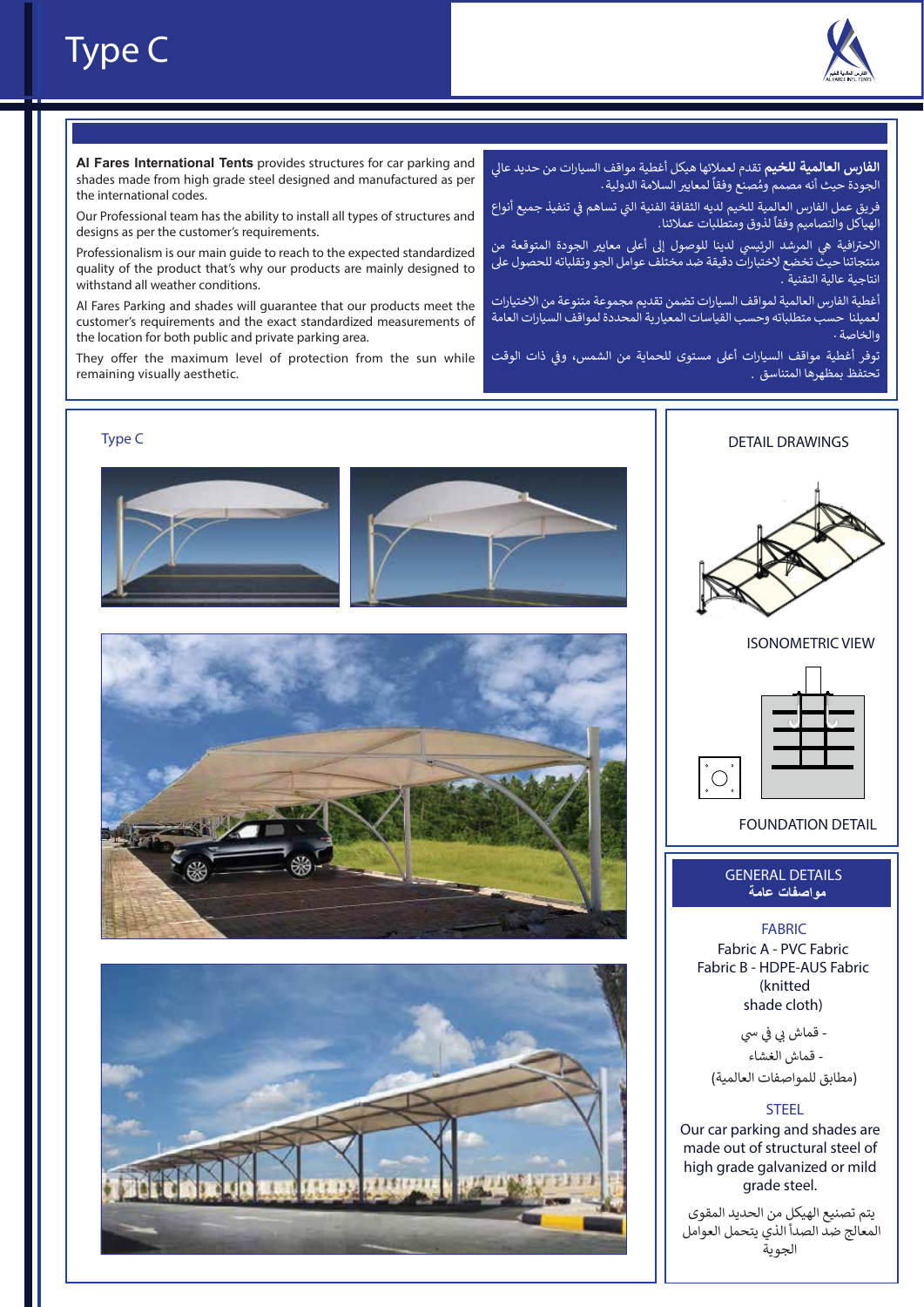



# Car Parking and Shades - type D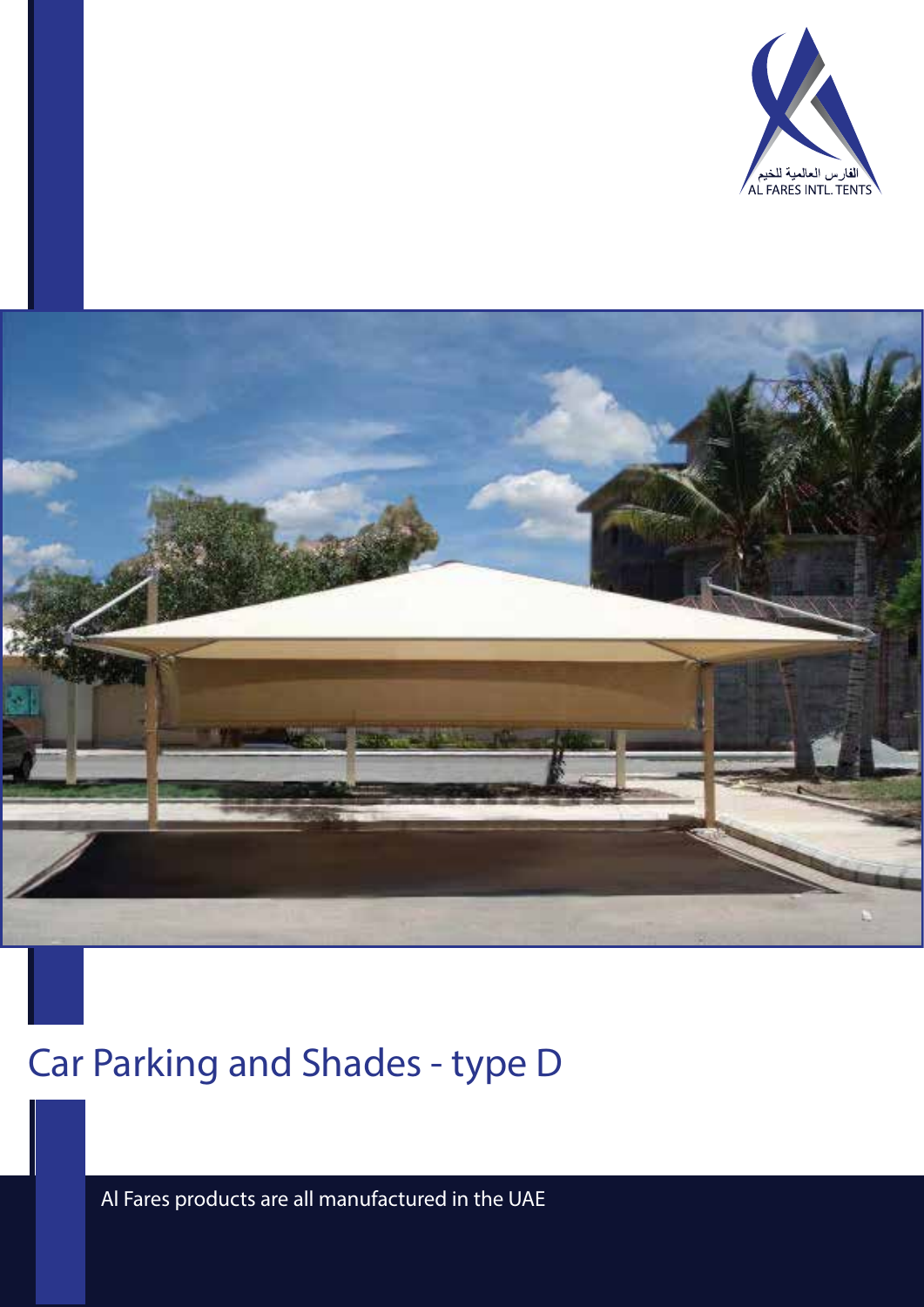



**Al Fares International Tents** provides structures for car parking and shades made from high grade steel designed and manufactured as per the international codes.

Our Professional team has the ability to install all types of structures and designs as per the customer's requirements.

Professionalism is our main guide to reach to the expected standardized quality of the product that's why our products are mainly designed to withstand all weather conditions.

Al Fares Parking and shades will guarantee that our products meet the customer's requirements and the exact standardized measurements of the location for both public and private parking area.

They offer the maximum level of protection from the sun while remaining visually aesthetic.

ا**لفارس العالمية للخيم** تقدم لعملائها هيكل أغطية مواقف السيارات من حديد عالي ًالجودة حيث أنه مصمم ومُصنع وفقاً لمعايير السلامة الدولية . ٍ<br>م

فريق عمل الفارس العالمية للخيم لديه الثقافة الفنية التي تساهم في تنفيذ جميع أنواع<br>-� �ـرين حس العارس العاملية لتحييم لتوقيق المساعد ال<br>الهياكل والتصاميم وفقاً لذوق ومتطلبات عملائنا ـ

الاحترافية هي المرشد الرئيسي لدينا للوصول إلى أعلى معايير الجودة المتوقعة من منتجاتنا حيث تخضع لاختبارات دقيقة ضد مختلف عوامل الجو وتقلباته للحصول ع� انتاجية عالية التقنية .

أغطية الفارس العالمية لمواقف السيارات تضمن تقديم مجموعة متنوعة من الاختيارات لعميلنا حسب متطلباته وحسب القياسات المعيارية المحددة لمواقف السيارات العامة والخاصة

توفر أغطية مواقف السيارات أعلى مستوى للحماية من الشمس، وفي ذات الوقت � تحتفظ بمظهرها المتناسق .

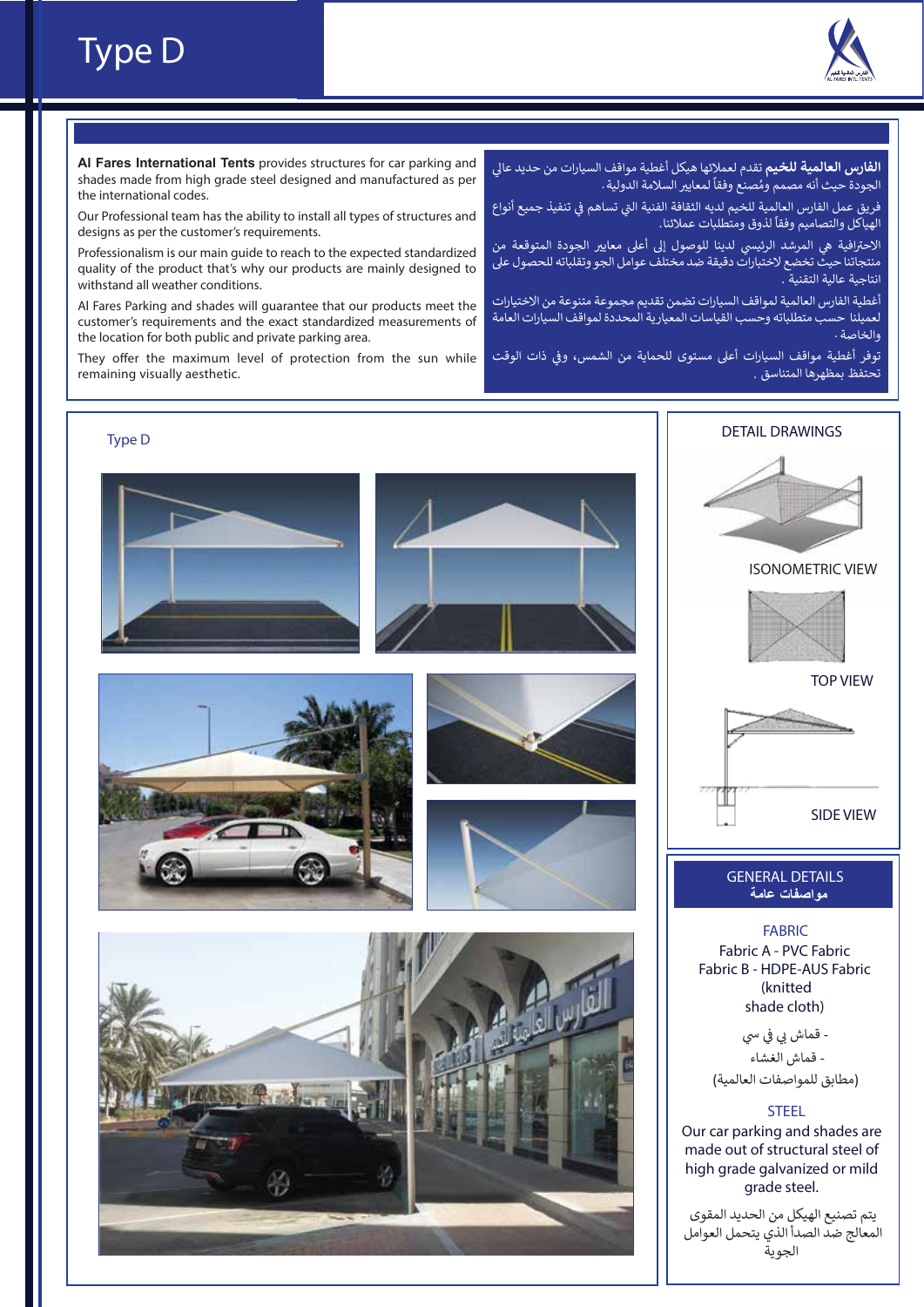



# Car Parking and Shades - type E